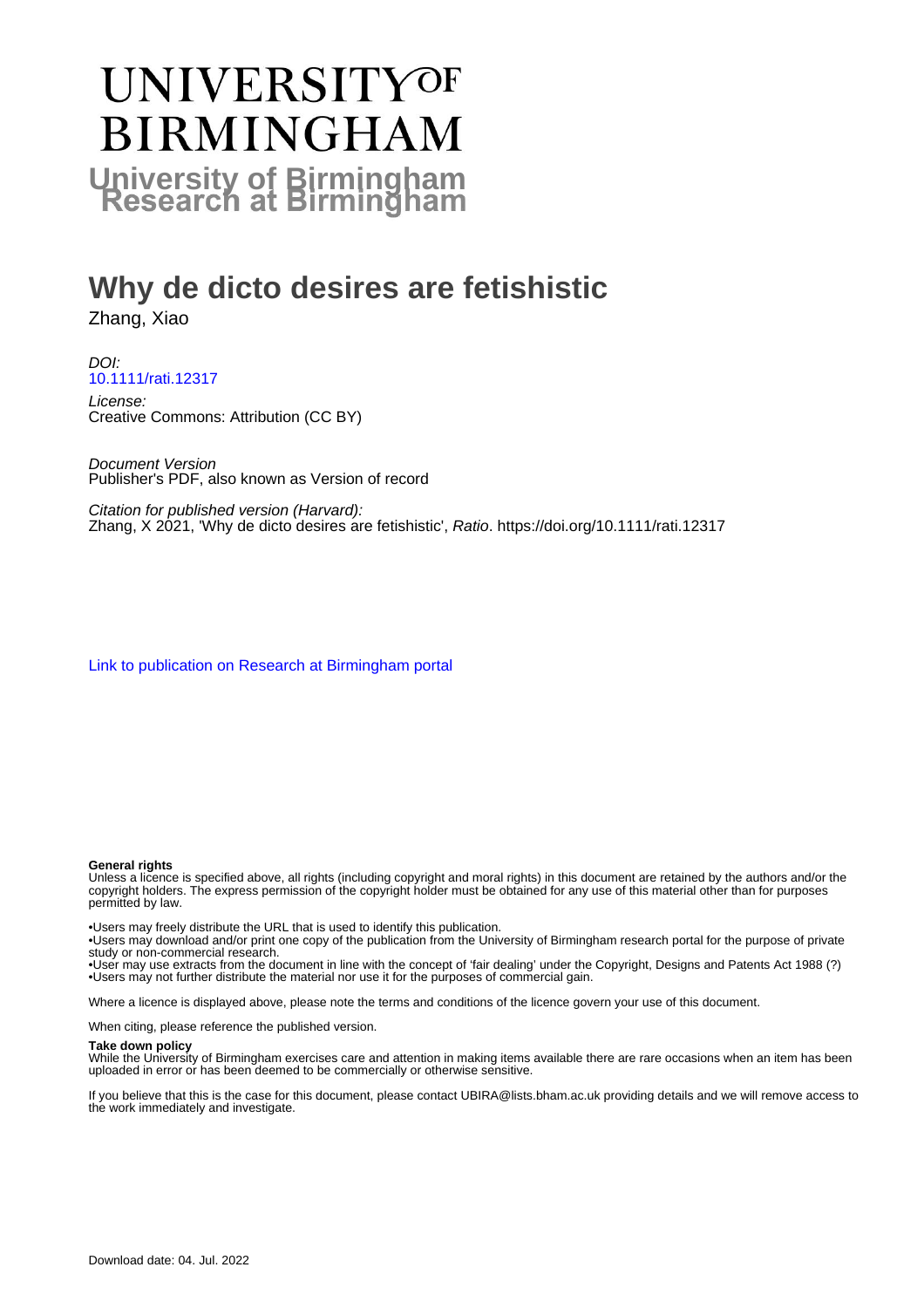

Check for updates

# **Why** *de dicto* **desires are fetishistic**

# **Xiao Zhang**

Department of Philosophy, University of Birmingham, Edgbaston, Birmingham, B15 2TT, UK

#### **Correspondence**

Xiao Zhang, Department of Philosophy, University of Birmingham, Edgbaston, Birmingham B15 2TT, UK. Email: [xxz619@alumni.bham.ac.uk](mailto:xxz619@alumni.bham.ac.uk)

Funding information: Research for this article was funded by a doctoral scholarship from China Scholarship Council

#### **Abstract**

Internalists and externalists fundamentally disagree about how moral judgments motivate. Internalists think that morally good people should have *de re* desires to do right things, and agents who are motivated by the *de dicto* desire to do whatever is right are moral fetishists. In contrast, externalists accept that morally good people can have both the relevant *de re* and *de dicto* desires. My aim is to provide an argument for internalism, which goes beyond the context in which both sides currently debate the relevant *de re* and *de dicto* desires. I will first introduce R. Jay Wallace's understanding of a fetish, according to which to have a fetish is to devote interest and attention to objects that do not deserve such responses. Then, I will argue that the relevant *de dicto* desire in the debate is fetishistic because rightness itself is not a worthwhile goal to have in our moral deliberation and motivation. Moral agents who are motivated by the *de dicto* desire to do whatever is right, even if partly, still count as moral fetishists.

#### **KEYWORDS**

*de dicto* desires, fetish, moral judgment, motivation, motivational externalism, motivational internalism

# **1** | **INTRODUCTION**

Motivational internalists and externalists have very different answers to the question of what the relationship between moral judgments and motivation is. Internalists believe that there is an internal modal connection

This is an open access article under the terms of the [Creative Commons Attribution](http://creativecommons.org/licenses/by/4.0/) License, which permits use, distribution and reproduction in any medium, provided the original work is properly cited. © 2021 The Authors. Ratio published by John Wiley & Sons Ltd.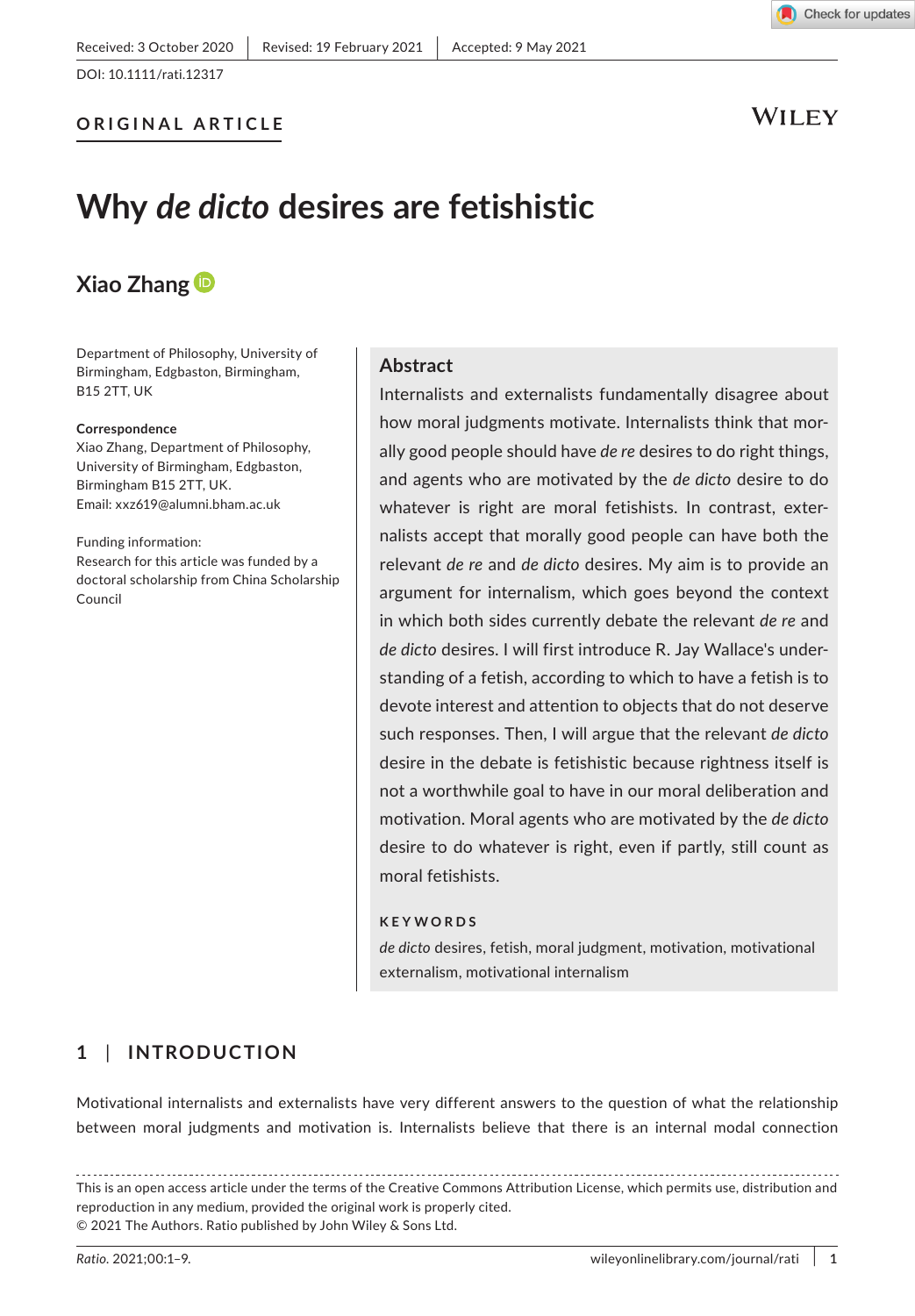between moral judgments and motivation, which means that moral judgments necessarily motivate. Externalists, in contrast, deny that claim. They argue that there is only a contingent connection between moral judgments and motivation.

In *The Moral Problem,* Michael Smith (1994) defends his rationalist version of internalism with the famous fetishism argument. Even if this argument was first introduced as an argument for a certain form of internalism, with it, Smith actually has managed to expose a general problem of externalism. According to Smith, internalists can explain the reliable connection between moral judgments and motivation in an intuitively plausible way in which moral agents have *de re* desires to do what they judge to be the right thing. Yet, as externalists too must explain that same connection in an external way, moral agents within the externalist framework would need to have a *de dicto* desire to do whatever is right to be motivated. This, according to Smith, means that moral agents are concerned about something that is not of primary moral importance and they thus become so-called moral fetishists. This is why defending the fetishism argument, understood in this way, is not only important because it might provide evidence for a certain specific form of internalism but rather also because it can be used to expose a fundamental problem of externalism.

Of course, the externalists have made many objections to the fetishism argument. Some externalists think that the relevant *de dicto* desire to do what is right does not amount to a moral fetish (Carbonell, 2013, pp. 463–470; Lillehammer, 1997, p.193), but rather it can even be a part of the motivational structure of the good and strongwilled persons who have both the relevant *de dicto* and *de re* desires at the same time (Copp, 1995, pp. 212–213, 1997, pp. 49–50; Olson, 2002, p. 91; Svavarsdóttir, 1999, pp. 205–206). Therefore, it will be useful to try to evaluate and respond to some of the externalist objections carefully and convincingly.

The ongoing debate, however, lacks sufficient internalist responses to the externalist claim that moral agents can have both the *de re* desires to do right things as well as the *de dicto* desire to do whatever is right. In this paper, I will argue that the relevant *de dicto* desire is fetishistic itself even in that case. A moral agent would still be a moral fetishist, even if she would only in part be motivated by the *de dicto* desire to do whatever is right. I will begin from Smith's fetishism argument in Section 2. Then, I will discuss Copp's co-presence objection in Section 3. As a response to the co-presence objection, I will first introduce R. Jay Wallace's more general understanding of a fetish in Section 4. Then, in Section 5, I will argue that moral agents who are motivated by the relevant *de dicto* desire still count as moral fetishists.

### **2** | **THE FETISHISM ARGUMENT**

#### **2.1** | **Smith's observation**

Internalists and externalists have different views about the connection between moral judgments and motivation. There exists, however, at least one phenomenon about moral motivation, which should be accepted by both sides. As Michael Smith (1994, p. 71) has put it, we can observe that 'a change in motivation follows reliably in the wake of a change in moral judgment', at least in good and strong-willed persons.<sup>1</sup> This phenomenon is so common that it can be observed in many everyday situations. In *The Moral Problem*, Smith (1994, p. 71) provides us with an example to illustrate this reliable connection between a change in moral judgment and a change in motivation.

<sup>&</sup>lt;sup>1</sup>Smith (1994, p. 71) originally described that a change in motivation reliably follows a change in moral judgments at least in the good and strong-willed person. The terminology of 'good and strong-willed persons' caused some externalists to misunderstand Smith's view (Copp, 1997, pp. 49–51). Due to this reason, Smith (1996b, p. 177, 1997, p. 111) clarified that the terminology of 'good and strong-willed persons' refers to those who (1) can reliably conform their motivation to their moral judgments and (2) do not suffer from weakness of will and the like that can cause incoherence between their moral judgments and motivation. Because of this, we can accept that the term 'good and strong-willed' means at least roughly the same as 'practically rational' in Smith's works.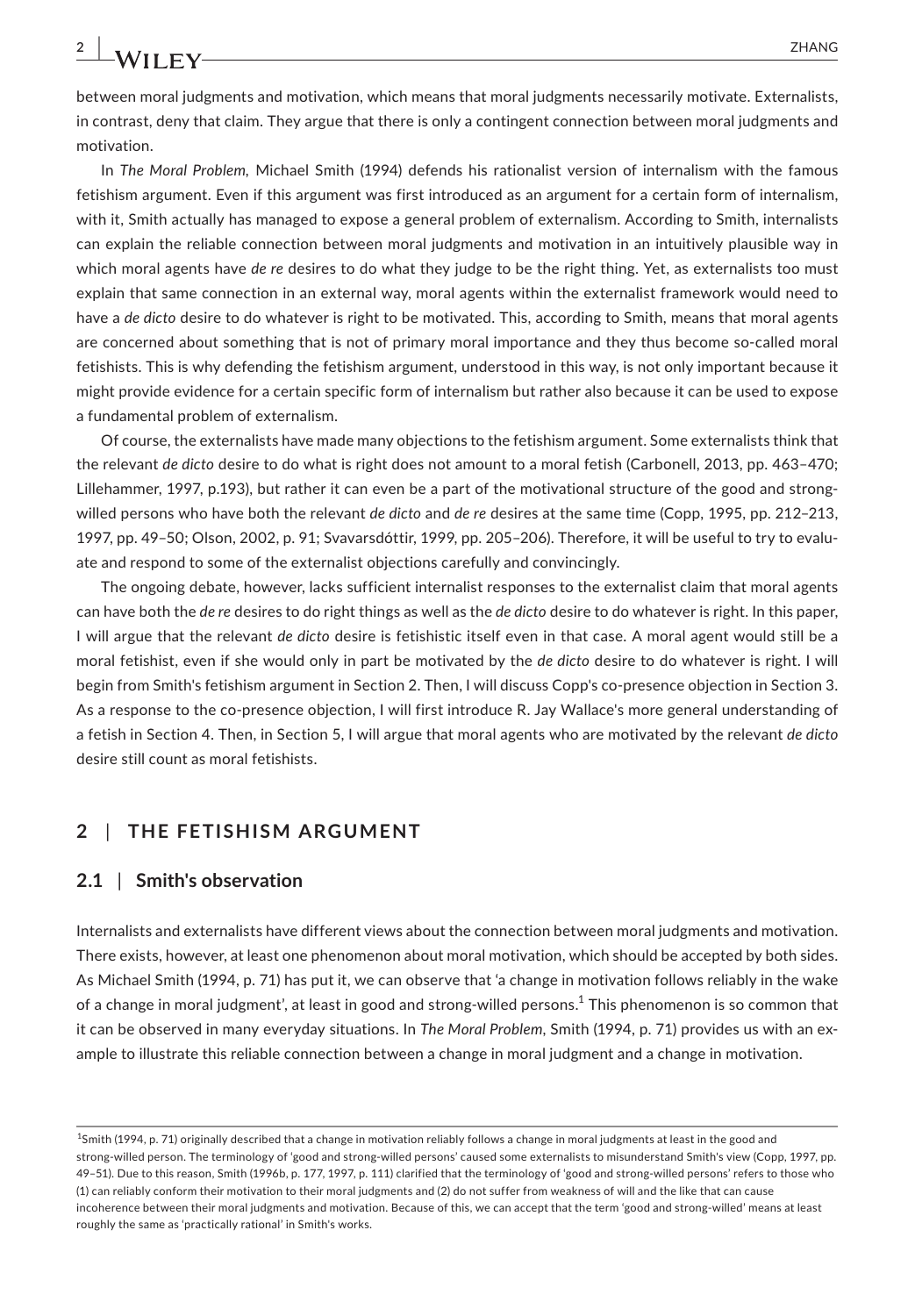Let us suppose that you and I are engaged in an argument about which party we should vote for. I have already judged that we should vote for the libertarians and thus I am already motivated to vote for them. But, during an argument, you convince me that voting for the libertarians is wrong and, instead, I should vote for the social democrats. Perhaps you manage to convince me that the social democrats will better promote the values I thought are promoted by the libertarians. You might also be able to convince me that the values I thought would be promoted by the libertarians are themselves essentially misunderstood by them. At this point, if I am a good and strongwilled person, what will happen to my motivation, since I have changed my judgment? According to Smith, it is reasonable to think that I will be motivated to vote for the social democrats following my change in judgment.

The question then is: how can we explain the reliability with which our motivation changes to match our judgments? As internalists and externalists have different views about whether there is an internal, modal connection between moral judgments and motivation, both sides offer different kinds of explanations of the previous reliable connection in the example. In the rest of Section 2, I will compare the internalist explanation and what Smith assumes to be the externalist explanation.

#### **2.2** | **The** *de re* **desire to do the right thing**

As internalists believe that there is some kind of an internal connection between moral judgments and motivation, it could be suggested that it is very easy for internalists to explain the previous observation. To see this, let us consider Smith's (1994, p. 61) own formulation of internalism:

*The Practicality Requirement*: [Necessarily], if an agent judges that it is right for her to φ in circumstances C, then either she is motivated to  $\varphi$  in C or she is practically irrational.

Smith's rationalist version of internalism provides an explanation in which the reliable connection between moral judgments and motivation is explained internally. The practicality requirement entails that, when an agent judges that it is right to φ in C, then absent weakness of will and the like she will come to have a direct *de re* desire to φ in C. This is because rationality disposes one towards coherence between one's judgments and motivation (Smith, 1994, pp. 62, 151–161, 1996a, p. 160). According to the practicality requirement, in the previous case, if I believe that it is right for me to vote for the social democrats, and I am not suffering from weakness of will or the like, I will have a direct *de re* desire to vote for the social democrats.

Smith (1994, p. 75) believes that being motivated in the previous direct way in which moral judgments generate *de re* desires is how we normally assume virtuous people are motivated. Literally understood, the phrase '*de re*' means 'regarding the thing'. In order to gain a better understanding of *de re*, let us consider this sentence: 'Kalista desires to do what is right' (Dreier, 2000, p. 621). When read *de re*, we can understand this sentence to mean that Kalista desires to do specific things that are right such as helping the poor and the elderly or taking care of children. Ultimately, Kalista is here directly moved by the right-making features of actions: these actions, for example, make vulnerable individuals better off. Now, according to the internalist account of moral motivation explained above, when Kalista makes judgments about which actions are right for her to do, these judgments produce in Kalista a corresponding, intrinsic desire to perform these actions directly. No further factors or desires are involved in how Kalista comes to acquire her desires to do the right things.

### **2.3** | **The** *de dicto* **desire to do whatever is right**

Although externalism denies that there exists an internal modal connection between moral judgments and motivation, they still believe that moral judgments can contingently motivate (Lillehammer, 1997, p. 1; Svavarsdóttir, 1999,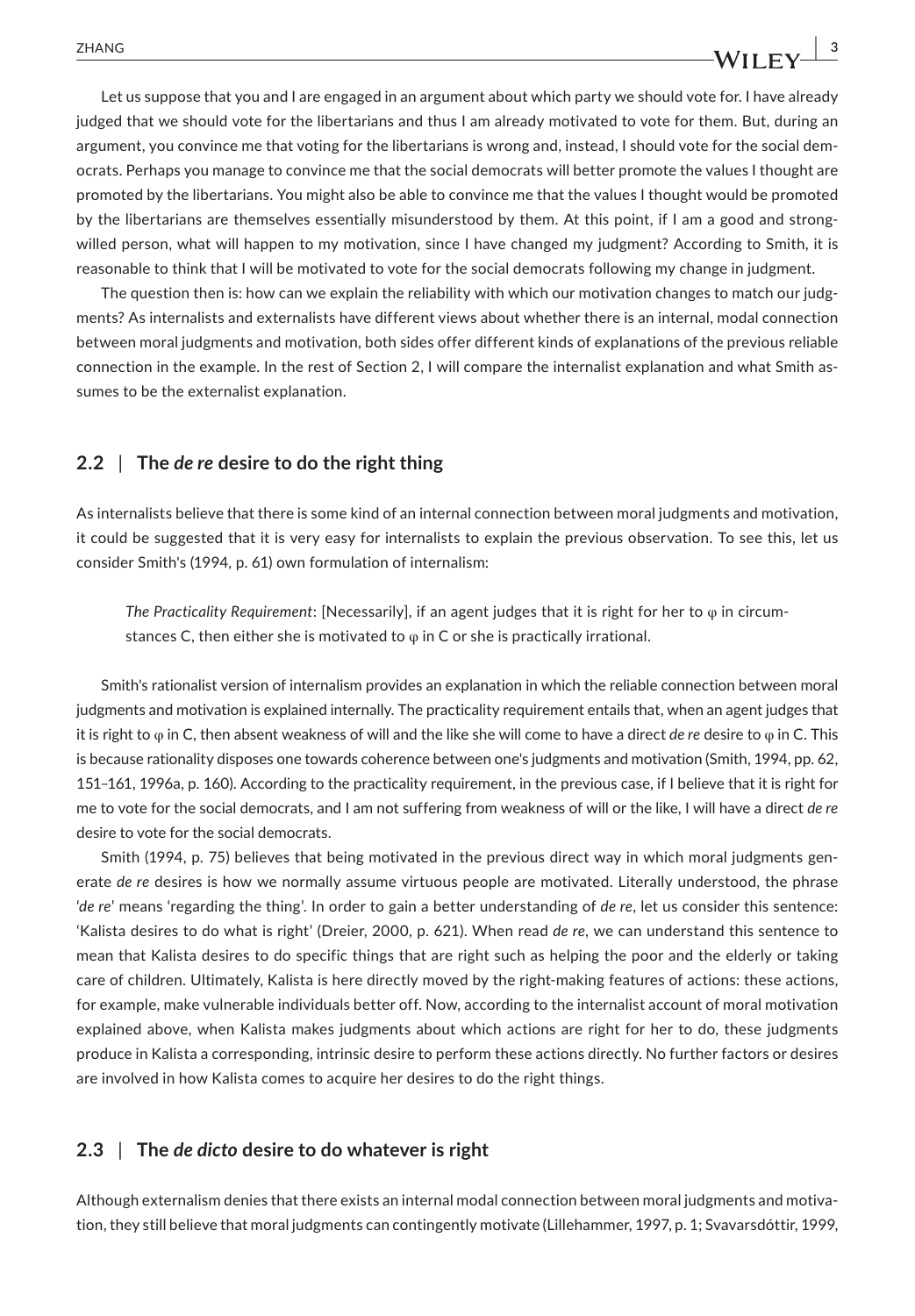p. 162). Smith (1994, p. 73, 1997, p. 112) then assumes, on behalf of externalists, that there must be something other than the moral judgment itself, for example, a *desire to do what an agent judges to be right* that can explain the connection between moral judgments and motivation. According to Smith, externalists must think that, if an agent judges that it is right for her to  $\varphi$  in C and she has a desire to do what is right, then the agent will be motivated to  $\varphi$  in C. The agent's desire to  $\varphi$  in C is, on this view, a derivative desire because it derives from a moral agent's judgment and her non-derivative *de dicto* desire to do what she believes to be right. For instance, if I judge that it is right to vote for the social democrats, then this moral judgment itself and the *de dicto* desire to do whatever is right will produce a derivative desire to vote for the social democrats in me.

According to Smith, even though the previous externalist account can explain the reliability of the connection, this explanation would still be unacceptable. He has argued that the way in which moral agents would be motivated externally gives us sufficient reason to reject externalism. Let us see why Smith thinks that this is the case.

The previous view suggests that virtuous people are ultimately motivated by their non-derivative *de dicto* desire to do what is right. Literally, the phrase '*de dicto*' means 'about what is said'. To understand why this desire to do what is right is a *de dicto* desire, let us return to the example we already discussed earlier: 'Kalista desires to do what is right' (Dreier, 2000, p. 621). When we understand this sentence in the *de dicto* way, we think that Kalista has an abstract desire to do whatever she happens to think is right, under that description as the right thing to do. Because of this desire, Kalista may desire to help the poor and the elderly or to take care of children. Nevertheless, it is not because these actions are themselves right that Kalista is moved to do these things—it is not the right-making features of these actions that she cares about directly. Rather, the reason why Kalista chooses to do these things is that she has a *de dicto* desire to do whatever is right and those actions just happen to be the things she believes to be right. The desires to do specific right things such as helping the poor thus here derive from the fundamental desire which is to do whatever is right. Kalista can hold this *de dicto* desire to do whatever is right even if she has no idea about what the right thing is.

Yet, if we use the *de dicto* desire to do whatever is right to explain the reliable connection between moral judgments and motivation, we will find it difficult to explain virtuous people's behaviour in a way that would match our intuitions (Smith, 1994, p. 75, 1997, p. 113). It seems that, within this externalist framework, if a moral agent chooses to be honest or to help her friends and family, the desire to be honest and help one's friends and family would derive from the good person's more fundamental desire, which is the *de dicto* desire to do whatever is right. We would, of course, hope that good people care non-derivatively about honesty and the well-being of their friends and family. When asking why their moral concerns change because of their moral judgments, we would not expect them to answer: 'although I have no inclination to do these actions in themselves, I really want to do what is right'. We normally think that being motivated merely by the *de dicto* desire to do whatever is right would be too cold and inhumane—it is not the way a caring moral person would be motivated. It appears that people who are motivated by the relevant *de dicto* desire would actually care about something that is not primarily important in morality. Thus, it can be argued that, if an agent is motivated by the *de dicto* desire to do what she believes to be right externally, she has a fetish or moral vice.

### **3** | **THE CO-PRESENCE OBJECTION**

In the fetishism argument, Smith claims that externalists can only account for why an agent's motivation changes after a new moral judgment by referring to a *de dicto* desire to do whatever is right. According to him, being motivated by the *de dicto* desire to do what is right indicates that an agent does not have direct concerns for the things that really matter. So, the cost of the externalist explanation is that it would turn morally good people into moral fetishists.

The externalist objection to the fetishism argument, which I consider here, is that the relevant *de dicto* desire is not a problem as Smith argues. Arguably, in addition to the *de dicto* desire to do whatever is right, we can also find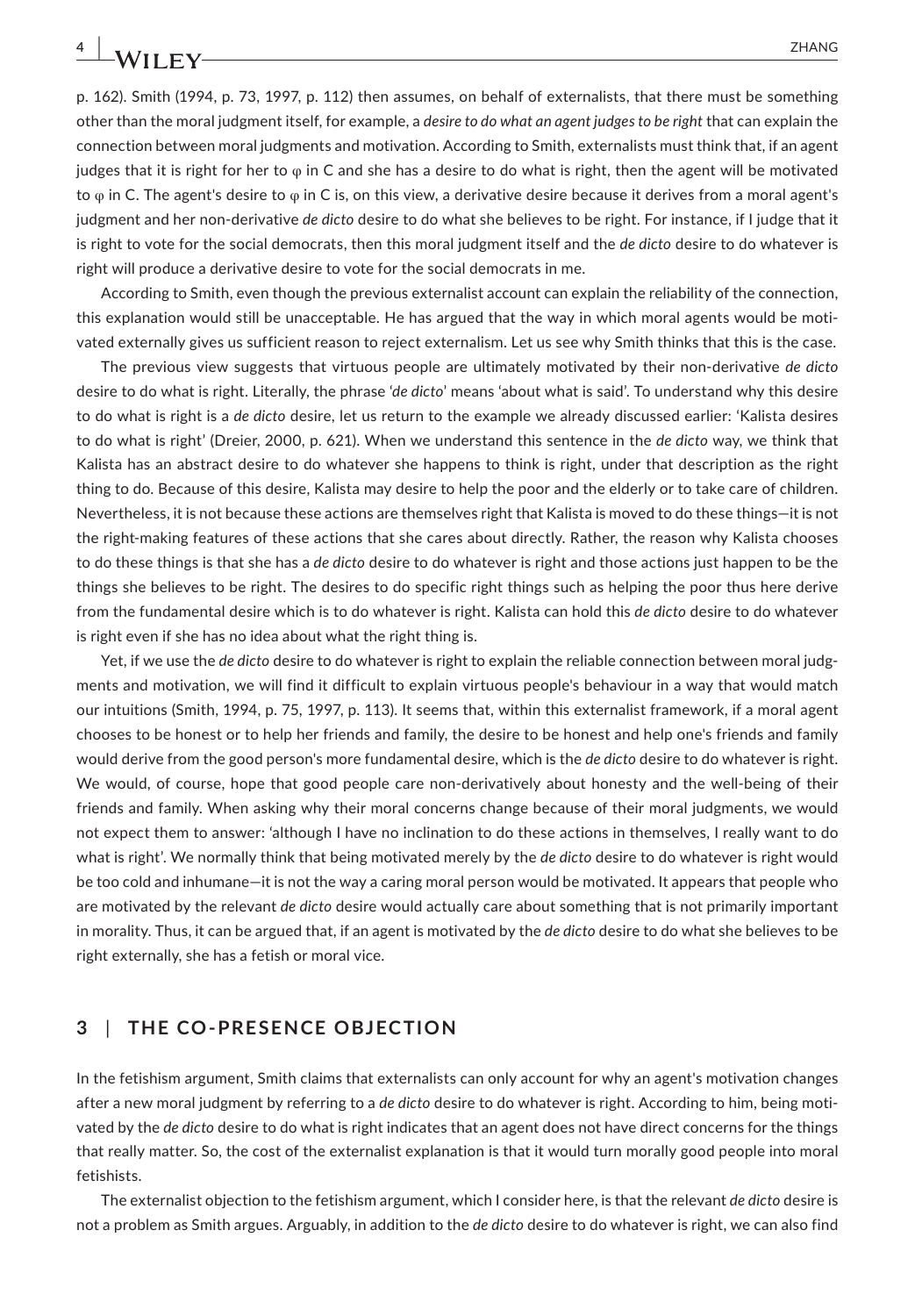different *de re* desires from the psychological make-ups of the good and strong-willed people. Hence, it might be a feature of the morally good people that they have a wide range of both the relevant *de re* desires and the relevant *de dicto* desire. Let us consider David Copp's (1995, p. 212) objection as an example of this response.

Imagine that Dena is a good person who cares about the well-being, fair treatment, and the mental health of her friends and family. Dena can thus be thought of as having the previous *de re* desires, which also motivate her to behave morally. Let us then further imagine that, Dena gains an additional *de dicto* desire to do whatever is right whilst at the same time keeping the previous *de re* desires. The only difference here is that Dena begins to have an additional desire to do whatever is morally right. Copp thinks that there is no reason for us to regard Dena as someone who has a moral fetish, as Smith seems to suggest. Rather, Copp claims that, as Dena continues to have and be influenced by her *de re* desires, the additional *de dicto* desire should make no difference at all to how well we think of her as a moral agent.

In fact, following the previous argument, most externalists would agree with Smith that caring only about doing what is thought to be morally right would not be appropriate for a morally good person. Most externalists would also grant that, in order to count as a morally good person, an agent should have various direct moral concerns. For example, Svavarsdóttir (1999, p. 198) believes that 'a good person is also considerate, compassionate, kind, loyal, and honest' and these direct moral cares and concerns should be assumed to be stable. According to her, usually the moral actions themselves are enough to yield 'comfort, relief, or encouragement', and the result of this is that the moral agent will undertake those actions due to his or her direct concerns (Svavarsdóttir, 1999, p. 199).

What most externalists disagree with Smith about is whether they are committed to explaining the reliable connection between moral judgments and motivation with and only with the relevant *de dicto* desire. A moral fetishist could be argued to be someone whose only non-derivative desire is to do whatever is morally right. Such a person would not have any direct concerns for things such as honesty, kindness, loyalty, and compassion. In fact, all her desires for performing moral actions would derive from her desire for doing whatever is morally right. However, according to the externalists, good and strong-willed people are not like this: they also have other direct concerns in addition to the relevant *de dicto* desire (Carbonell, 2013, p. 469–470; Copp, 1995, pp. 212–213, 1997, pp. 49–50; Olson, 2002, p. 91; Svavarsdóttir, 1999, pp. 205–206). The relevant *de dicto* desire could, after all, coexist with many other direct *de re* desires in the agent's psychological make-up. Many externalists thus claim that explaining the reliable connection between moral judgments and motivation by referring to the relevant *de dicto* desire 'only commits them to maintaining the desire to be moral is *a part of* the motivational structure of the good person' (Svavarsdóttir, 1999, p. 199).

# **4** | **WALLACE'S ACCOUNT OF A FETISH**

According to Smith's understanding of the term 'fetish', a moral fetishist is someone whose only non-derivative desire is the *de dicto* desire to do whatever is right and, also, whose derivative desires to do the right things are based on that *de dicto* desire. Yet, as we just noticed, some externalists argue that having the *de dicto* desire to do whatever is right would not be sufficient to make a moral agent a moral fetishist because morally good people can have both *de re* desires to do things that are right and the *de dicto* desire to do whatever is right under that description. Instead of rejecting Smith's definition of 'a fetish', externalists thus deny that moral agents with both kinds of the relevant desires would be moral fetishists even according to Smith's own definition of a moral fetish. In this section, I will introduce R. Jay Wallace's slightly different, and yet still equally plausible definition of a 'fetish', which allows us to understand what constitutes fetishism more generally, beyond the context in which the relevant *de re* and *de dicto* desires are discussed.

Here, I thus want to begin from a definition of a 'fetish', which was first introduced by R. Jay Wallace. According to him, fetishism in this context should be understood as 'the investment of interest and attention in objects that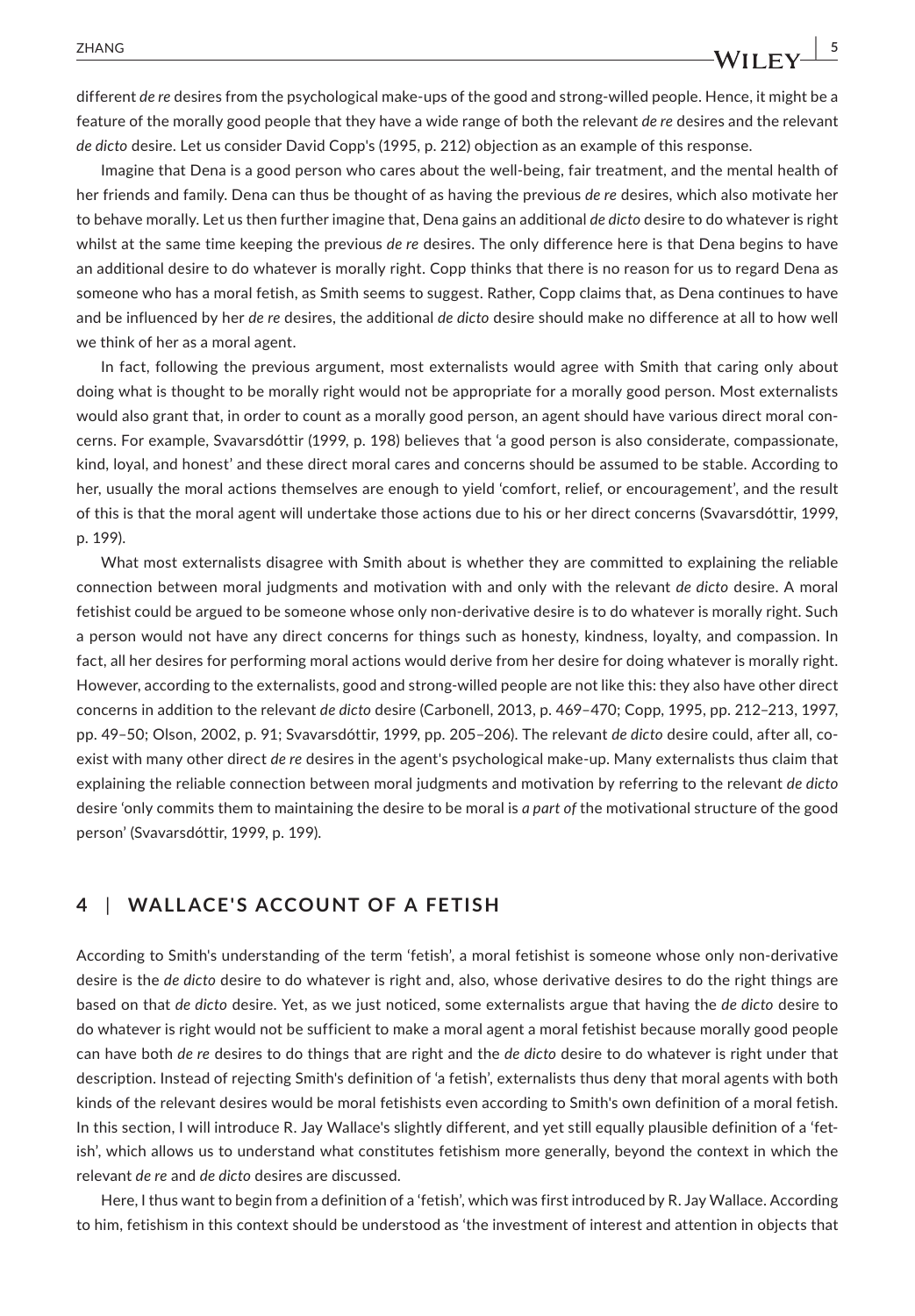are not intrinsically worthy of such responses' (Wallace, 2006, p. 195). This definition suggests that something is a fetish for an agent if the agent treats the object as more valuable than the object really is.

To illustrate the previous general definition of fetishism, let us consider an example of a shoe fetish. Imagine that Bob is a huge fan of shoes and one of his most favourite things is to collect different kinds of shoes. Many of the shoes in Bob's collection are limited editions that are worth a lot of money and all of them are fashionable, high-quality shoes. Even a person who does not consider shoes a lot would be impressed by Bob's collection. One slightly odd thing about Bob, however, is that, when being asked why he loves collecting different types of shoes so much, he cannot give a plausible reason for his hobby. Bob explains that he treats the shoes in the collection almost as a companion and he even develops an erotic interest in them.

The reason why we call Bob a shoe fetishist then is that he devotes attachment, love, and sexual interest in objects that do not deserve such responses. Usually, we believe that only humans—rather than shoes—deserve such devotion. Nonetheless, Bob chooses to love and to have an intimate relationship with his shoes instead of humans, which makes him a shoe fetishist. As Wallace's definition puts it, he is investing a certain kind of attention to objects that do not deserve it. Yet, notice that, here, we would continue to regard Bob as a shoe fetishist merely on the basis that he is trying to have an intimate relationship with his shoes. Even if at the same time, Bob also cares about other things, this fact would not make Bob any less of a fetishist.<sup>2</sup>

It is essential to notice that Wallace's suggestion of what fetishism amounts to makes it irrelevant whether a moral agent has both the *de dicto* desire to do whatever is right and the relevant *de re* desires to do the right things at the same time. According to my reconstruction, the crucial point of the fetishism argument is not whether virtuous people act out of their direct concerns (such as their concerns for honesty and the well-being of their family). Wallace's definition of fetishism enables us to see that the decisive aspect of the fetishism argument is whether an agent cares about the property of rightness, which some actions happen to have. If an agent who has both types of desires counted as a moral fetishist according to Wallace's definition merely in virtue of having the *de dicto* desire to do whatever is right, she would not be any less fetishistic because of her additional *de re* desires.

One advantage of this definition is that it is more general than Smith's—the introduced definition applies to both moral and other fetishists. With the help of Wallace's definition, we can not only explain why externalism would make moral agents moral fetishists, but also why individuals such as Bob count as shoe fetishists. As Wallace's definition is more general than Smith's, externalists no longer need to explain the reliable connection between moral judgments and motivation by relying solely on the relevant *de dicto* desire to do whatever is right. Because of this, we can grant externalists that good and strong-willed people have both the relevant *de re* desires and the relevant *de dicto* desire as externalists argue. Thus, everyone in the debate, including externalists, should be able to accept Wallace's definition of a fetish.

Additionally, the new definition is also more explanatory than Smith's. According to Smith, the reason why moral agents in the externalist framework could be argued to be moral fetishists is that these agents are motivated by the *de dicto* desire to do whatever is right in a counterintuitive way. This criticism that is based on our moral intuitions is more descriptive than explanatory. It does not say too much about why we should think the externalist account to be counterintuitive. This gives externalists an opportunity to claim that their explanations of the reliable connection between moral judgments and motivation are actually just as plausible as the internalists'. In contrast, our new definition tells us more about the reason why the externalist account of how moral agents are motivated is fetishistic and, thus, Wallace's definition tells us more about why the externalist explanation of moral motivation is counterintuitive. When a moral agent is motivated by the *de dicto* desire to do whatever is right, he cares too much about the rightness itself. According to our new account of a fetish, when an agent cares too much about the rightness itself, he invests attention in objects that do not deserve it and thus becomes a moral fetishist.

 $^2$ My aim here is to use the example of Bob merely to illustrate Wallace's definition. To make the case fully analogical to those that are introduced by externalists, we would have to add that Bob also has direct concerns to the good-making features of shoes—non-fetishist desires to collect them. At the end of Section 5, I will discuss why a moral fetish could be considered to be worse than even this type of shoe fetishism, which in many cases can be innocuous.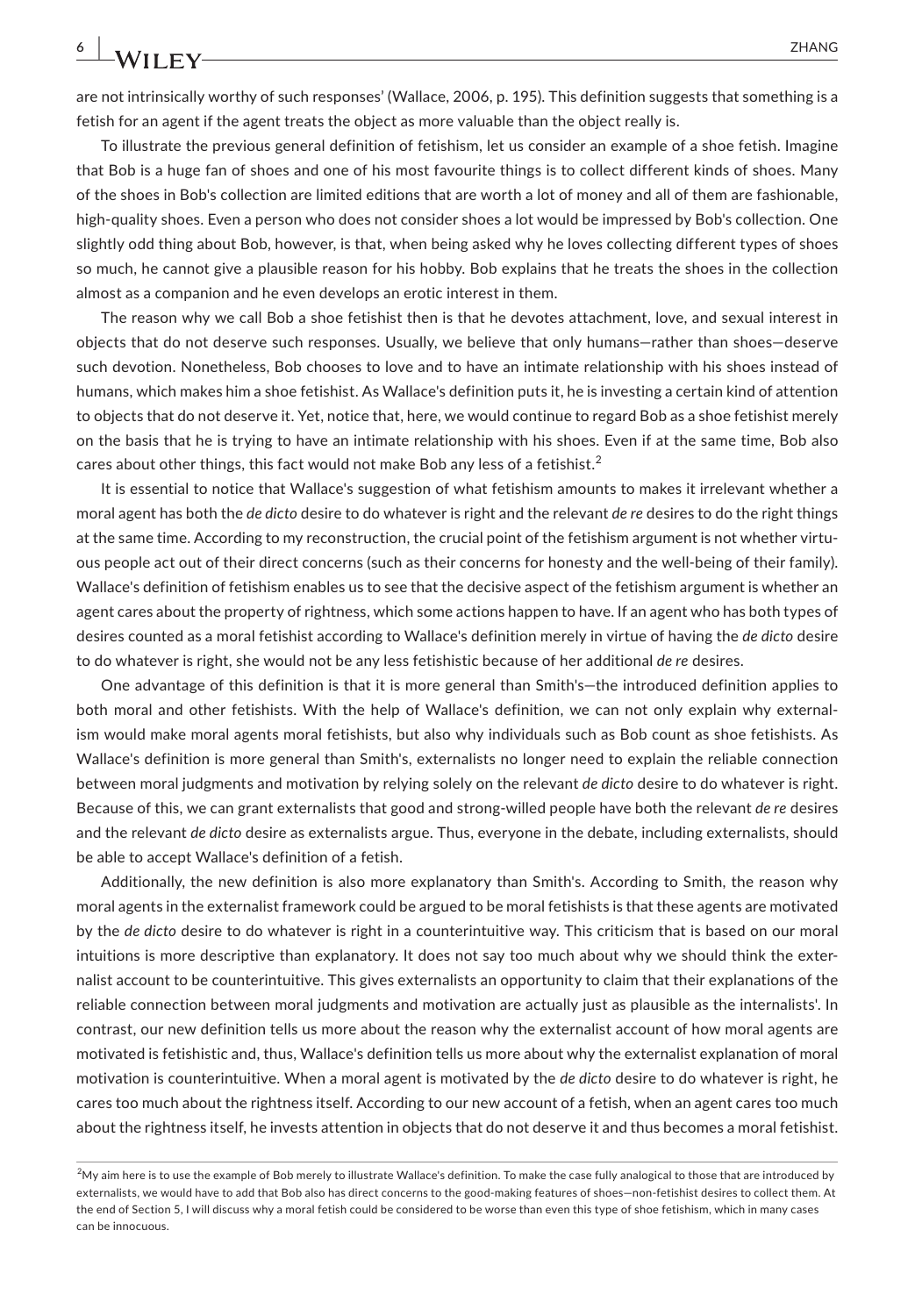# **5** | *DE DICTO* **DESIRES ARE FETISHISTIC**

In this section, I will argue that, if an agent has the *de dicto* desire to do whatever happens to be right (under that description), she cares directly about something that is not intrinsically worth caring about. So, in the light of the new definition of fetishism discussed in the last section, having the *de dicto* desire to do whatever is right can be argued to be fetishistic. Thus, even if externalists were able to argue that the *de re* desires to do the right things coexist with the *de dicto* desire to do whatever is right among rational agents, this argument would not help externalists.

Let us then consider a very fundamental, intuitive view of what happens when we do moral deliberation. When we decide to act, at least at that moment, we believe that our investment and attention is needed for some good reason. We furthermore often assume that the things that motivate us to act are intrinsically worthwhile and because of this they give us practical reasons to act in the considered way.<sup>3</sup> Even externalists cannot deny these simple observations as they too would have to grant that acting for the sake of things that you do not take to be intrinsically worthwhile is unusual and odd.

As externalists always claim that an agent should at least in part be led by the *de dicto* desire to do whatever is right, an agent who has this desire should be assumed to care about the rightness of actions itself in some abstract sense. The agent should take rightness itself to be reason-providing and thus something that is intrinsically worthwhile to devote time and energy for. Yet, unfortunately, at this point, the externalist view becomes less plausible. If the rightness of actions itself were reason-providing, then it could be argued that a virtuous person who acts for the right reasons would need to often choose to do certain actions because those actions are right. The problem is that the previous claim just does not seem to be acceptable.

To see why the rightness of actions itself is not reason-providing, we can consider the following basic idea about the reasons behind moral agents' actions. Most philosophers accept the following claim: the fact that certain actions are right is the same as the fact that properties of those actions provide us with good reasons to undertake those exact actions (Dancy, 2000; Stratton-Lake, 2002; Suikkanen, 2005). Thus, 'the reason why a good-willed person does an action, and the reason why the action is right, are the same' (Korsgaard, 1996, p. 60; Stratton-Lake, 2000, p. 16). The previous claim is based on the very natural thought that we are able to find out the reason why a given action is right by finding out why a virtuous person would choose to do that action. The reason that makes an action right should be identical to the reason that counts in favour of an agent performing that action. For example, when a kind and warm virtuous person helps a stranger in need, we will think that the person does a commendable action. If we then know why the virtuous person helps the stranger in need, then we will also know at the same time why the action in question is right.

If the previous compelling idea is true, then what externalists need here—that the rightness of actions itself is reason-providing—leads to an awkward result. Let us begin from the previous simple observation that a virtuous agent usually does a given action because she thinks that there are some good reasons for her to act in that way. If externalists were right, then one of these reasons that would convince a virtuous person to act in a given case would have to be the fact that the act in question is right. Given the previous plausible thesis that the reasons why actions are right and why virtuous agents do them go hand-in-hand, it would in this situation follow that the fact that a given action is right would be one of the qualities of the action that would make it right. Yet, the fact that some action is right cannot make the action right—the right-making features of an action must be something different, and more basic than the rightness of the action itself. They must be considerations that explain why the action in question is right (for example, because the action saves lives or does not harm anyone), whereas the rightness of the action itself cannot provide such an explanation.

 $^3$ It is true that sometimes we are appropriately motivated to do things that are only derivatively worthwhile and do not have intrinsic value (such as to fill our tax forms). For this reason, the previous claim should not be understood to be universal in scope even if it is often the case.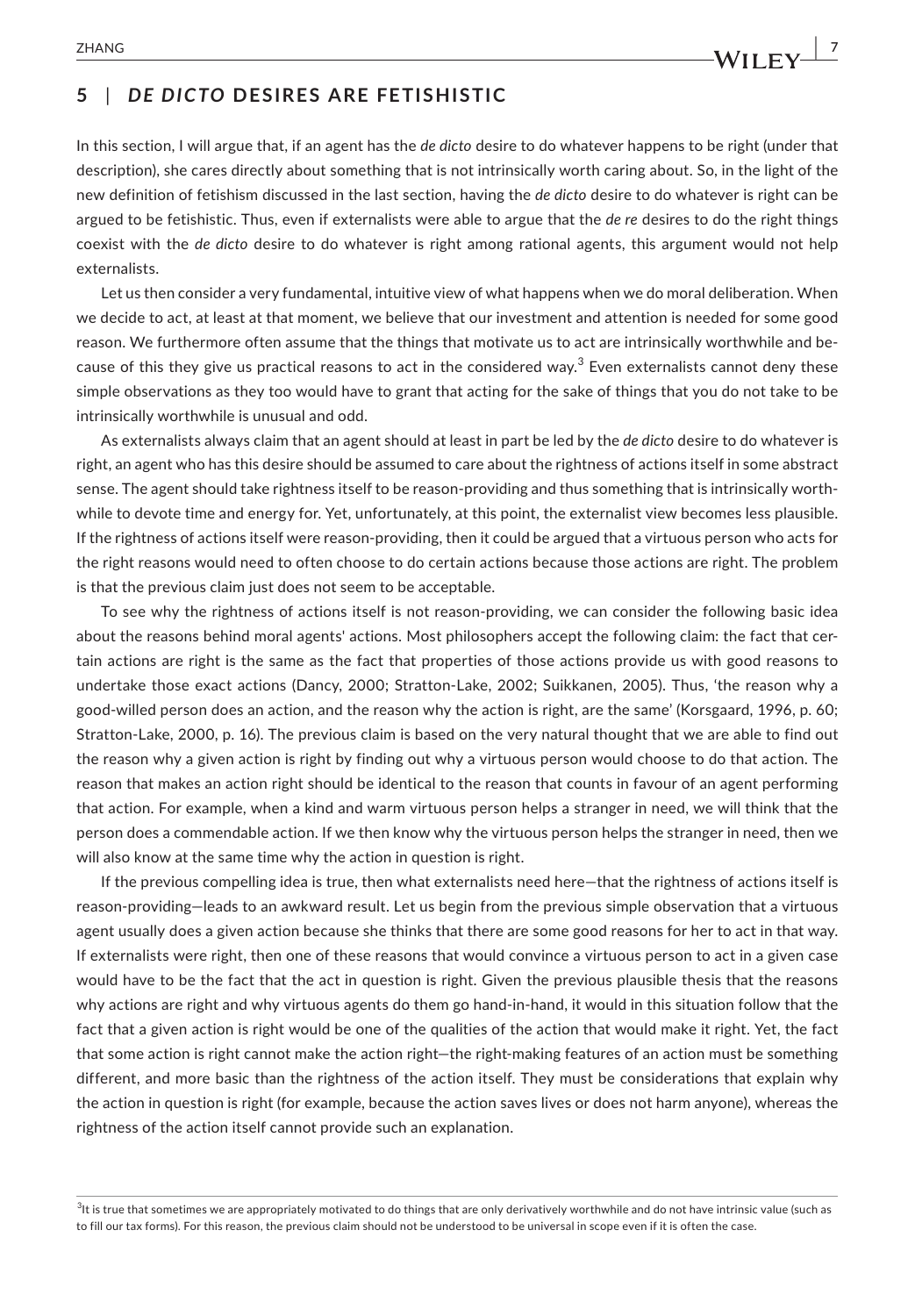I have thus argued, in this section, that we cannot explain why an action is right simply by referring to the fact that the action is right. We then have reason to believe that the rightness of an action itself cannot be an appropriate reason for that right action. Since the rightness itself is unable to give us a proper reason for the action in question, it could be argued that the aim of doing whatever is right itself cannot be an intrinsically worthwhile goal itself. We know that, if an agent has a *de dicto* desire to do whatever is right, she must care about rightness itself—she must regard rightness itself as a fundamental value. Thus, an agent who is motivated, even in part, by the *de dicto* desire to do what is right actually cares about something that is not intrinsically worthwhile, given the argument above.

This further entails that, according to Wallace's definition of a 'fetish' which was discussed in Section 4, being motivated by the relevant *de dicto* desire would be a moral fetish, as an agent who would be motivated by this desire would care about something that is not intrinsically worthwhile. This is the case independently of whether the agent also has other moral *de re* desires in addition to her *de dicto* desire to do whatever is right. An agent can still be argued to be a moral fetishist if she is motivated by the *de dicto* desire to do whatever is right independently of whether she also has many other *de re* desires at the same time.

Finally, before the conclusion, there is one concern I want to address. In this section, I have shown that, if we accepted the externalist account of moral motivation based on the relevant *de dicto* desire, then good and strong-willed agents would generally be motivated by a moral fetish (that is understood in the way suggested by Wallace). However, the fetishism argument requires that there is also something bad about being motivated in this way. Furthermore, it cannot simply be assumed that having a fetish is bad or that the badness of fetishes is implicit in Wallace's definition because externalists might reject this assumption by arguing that ordinary fetishes are innocuous in many cases (such as the case of the shoe fetish in Section 4). This is why for the purposes of the argument we also need an explanation of why having a moral fetish would be a bad thing in the case of the externally motivated agents.

I believe that such an explanation can be provided based on Wallace's discussion of the general idea of a fetish. Wallace (2006, p. 195) points out that, if agents were generally motivated by a goal that is not worthwhile, for example, the *de dicto* desire to do whatever is right, they would be motivated by a goal that is 'arbitrary from the point of view of practical reason'. In this case, if an agent happened to have the *de dicto* desire to do whatever is right, it would seem mysterious to us why she ought to have the desire and why she ought to act on it. Moreover, the badness of being motivated by a fetishistic desire can be more explicit if we imagine that we were all motivated by the *de dicto* desire to do whatever is right. In that case, we could be argued to have a collective fetish—as a society, we would be investing a vast amount of emotional energy in a project that just would not merit that response. Yet, the reason why we would devote a huge amount of interest and attention to a project that is not worthwhile remains unjustified to us.

This helps us to see the difference between the badness of the moral fetish and the innocuousness of other ordinary fetishes. It is easy to think that morality is a central and core project for us that governs and organises not only our many other projects but also our interactions with other people. In this situation, it would be bad if that project were not a worthwhile one grounded in our practical reason. In contrast, if some of our less central projects are for ends that do not merit such attention, this in itself is less worrying given that these projects are bound to play a smaller role in our lives. This is why I believe that we can explain the badness of having a moral fetish in the way that the fetishism argument requires.

#### **6** | **CONCLUSION**

In this paper, I have argued that *de dicto* desires are fetishistic. Even if an agent is partly motivated by such a desire, she would still be considered as a moral fetishist. I began by introducing the fetishism argument. Smith originally suggests that to be motivated by the *de dicto* desire to do whatever is right makes agents moral fetishists. Then, I discussed Copp's objection which claims that morally good people can have both the relevant *de re* and *de dicto* desires. As a response, I first introduced Wallace's account of a fetish, which allows us to discuss what constitutes a